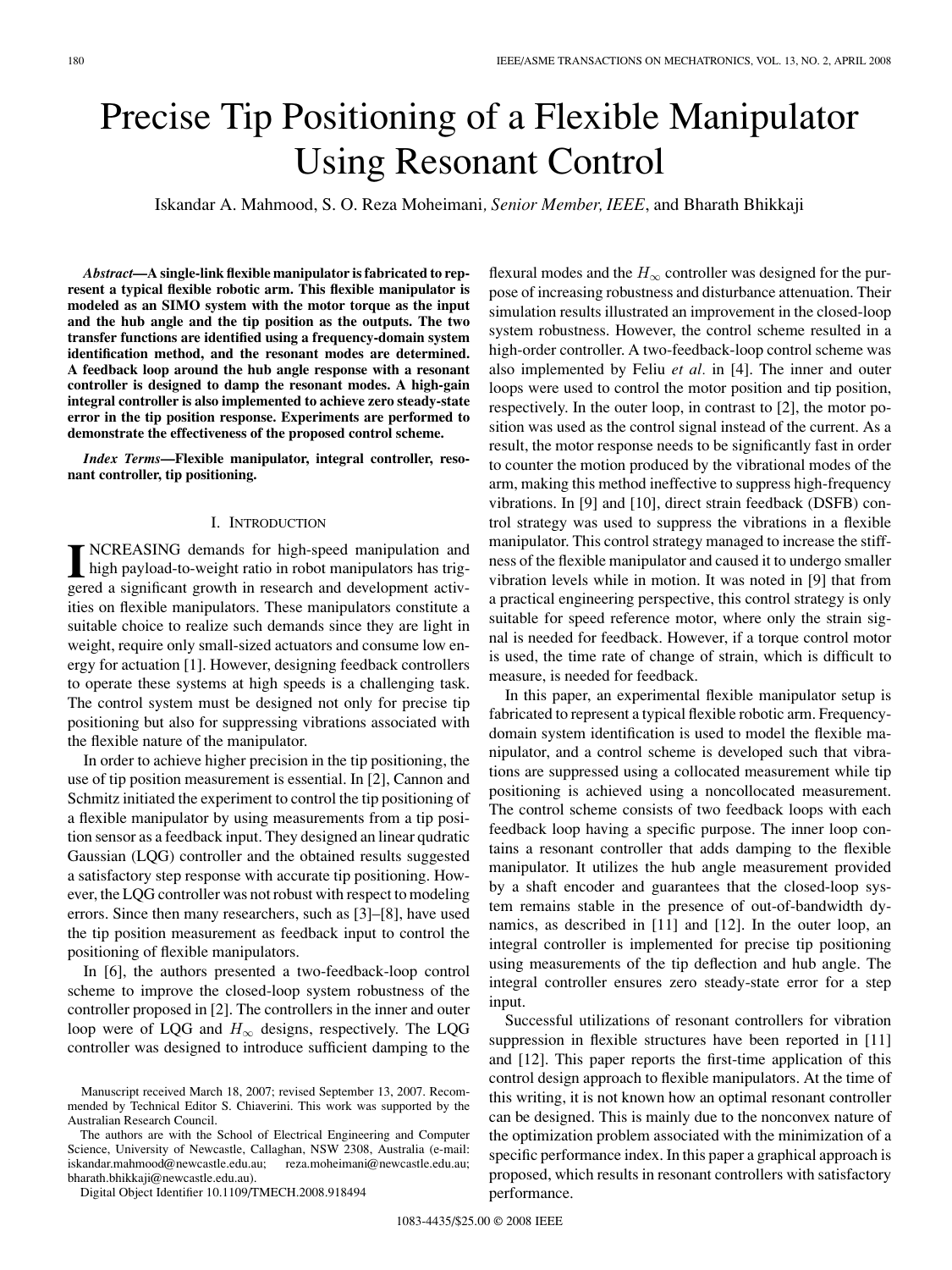

Fig. 1. Flexible manipulator.



Fig. 2. Experimental setup for the flexible manipulator.

The remainder of the paper is arranged as follows. Section II provides a description of the experimental setup. Modeling and identification of the system transfer functions are presented in Section III. Control schemes are devised in Section IV. In Section V, simulation and experimental results are presented to illustrate the effectiveness of the proposed control schemes. Finally, conclusions are drawn in Section VI.

#### II. EXPERIMENTAL SETUP

The flexible manipulator used here consists of an aluminum beam (0.6 m  $\times$  0.05 m  $\times$  0.003 m) clamped directly to the shaft of a Glentek GM4040-41 dc brush servo motor. An illustration of the experimental setup is presented in Figs. 1 and 2. The motor was driven by a Glentek GA377 pulse width modulation (PWM) servomotor amplifier. The motor has a continuous stall torque of 3.54 N·m and a maximum bandwidth of 58 Hz. The shaft encoder of the motor was used to measure the hub angle of rotation. It has a count of 5000 per revolution, i.e., a resolution of  $0.072^\circ$ .

An infrared light-emitting diode (LED) and a Hamamatsu S1352 position sensitive detector (PSD) were used for measuring the tip deflection of the beam. The LED was fixed on top of the hub. A Hamamatsu C5923 signal processing circuit (SPC) was used to drive the infrared LED and also to convert the photocurrents into a voltage signal, the magnitude of which is proportional to the spot light position on the sensor surface. A dSPACE DS1103 controller board was used for real-time controller implementation. A sampling frequency of 20 kHz was used in order to avoid aliasing.

## III. MODELING AND SYSTEM IDENTIFICATION

In order to accurately model the system for control design, an experimental approach to modeling (system identification) is taken. The following frequency response functions (FRFs) are determined for designing the control system:

$$
G_{\theta_h u} (\mathbf{i}\omega) \stackrel{\triangle}{=} \frac{\theta_h (\mathbf{i}\omega)}{u(\mathbf{i}\omega)} \tag{1}
$$



Fig. 3. Identified model  $(-)$  and experimental  $(\cdots)$  frequency response of amplifier input voltage u to hub angle  $\theta_h$ .



Fig. 4. Identified model  $(-)$  and experimental  $(\cdots)$  frequency response of amplifier input voltage  $u$  to tip deflection  $w_{\text{tip}}$ .

and

$$
G_{w_{\text{tip}}}u\left(\text{i}\omega\right) \stackrel{\triangle}{=} \frac{w_{\text{tip}}\left(\text{i}\omega\right)}{u\left(\text{i}\omega\right)}\tag{2}
$$

where  $u(t)$  is the input voltage,  $\theta_h(t)$  is the hub angle measured by the shaft encoder,  $w_{\text{tip}}(t) = w(L, t)$  is the flexural tip deflection measured by the PSD. It is worth noting that the tip position  $y_{\text{tip}}(t) \stackrel{\Delta}{=} y(L,t)$  can be described by  $y(L, t) = w(L, t) + L\theta_h(t)$ , which leads to the expression

$$
G_{y_{\text{tip}}}u\left(\text{i}\omega\right) = G_{w_{\text{tip}}}u\left(\text{i}\omega\right) + LG_{\theta_h u}\left(\text{i}\omega\right). \tag{3}
$$

A dual-channel HP35670A spectrum analyzer was used for determining the FRFs. A band-limited random noise signal (2– 102 Hz) was generated using the spectrum analyzer and applied to the motor as the input,  $u(t)$ . The corresponding outputs  $\theta_h(t)$ and  $w_{\text{tin}}(t)$  were also recorded using the spectrum analyzer. The input–output data was processed to generate the FRFs (1) and (2) in a nonparametric form. In Figs. 3 and 4 the nonparametric FRFs of (1) and (2) are plotted along with the corresponding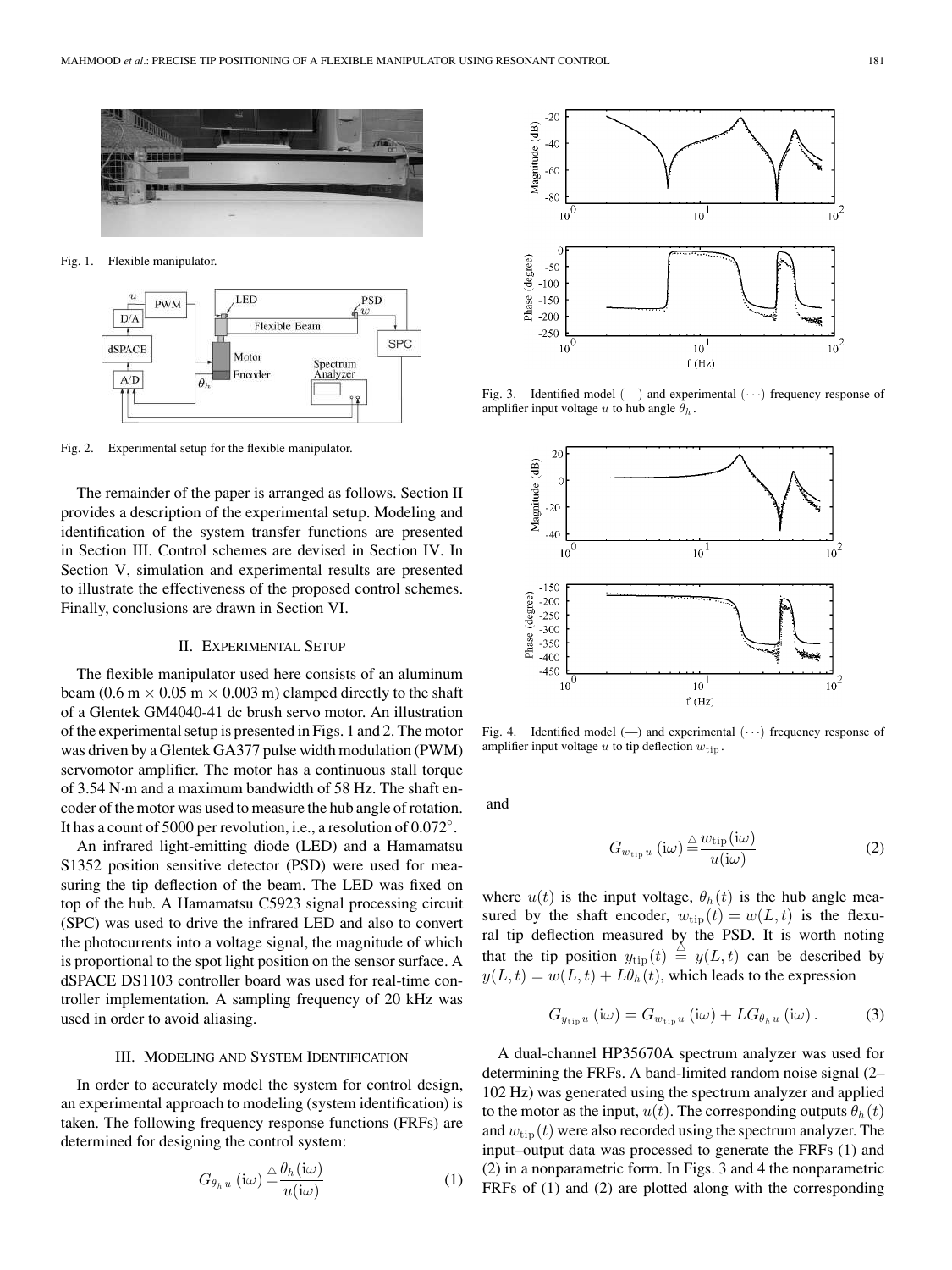$$
G_{\theta_h u} (s) = \frac{420.73 (s^2 + 0.5028s + 1305)}{s (s + 1.65) s^2 + 15.35s + 1.596 \times 10^4}
$$

$$
\times \frac{s^2 + 1.437s + 5.462 \times 10^4}{s^2 + 20.9s + 1.015 \times 10^5}
$$
(4)

and

$$
G_{w_{\text{tip}}} (s) = \frac{-31153.01}{s^2 + 15.35s + 1.596 \times 10^4}
$$

$$
\times \frac{s^2 + 3.108s + 6.386 \times 10^4}{s^2 + 20.9s + 1.015 \times 10^5}.
$$
 (5)

Note that the poles characterizing flexible modes of the beam in  $G_{\theta_h u}(s)$  and  $G_{w_{\text{tip}} u}(s)$  are identical. This property is common to all flexible structures. Data beyond 80 Hz were discarded in Figs. 3 and 4 as these frequencies were far beyond the maximum bandwidth of the motor. Fig. 3 illustrates the collocated nature of  $G_{\theta_h u}(s)$ , where the phase is always between 0° and  $-180^\circ$ .

#### IV. CONTROLLER DESIGN

This section discusses and details the control design scheme proposed in this paper. The control scheme consists of two negative feedback loops. The inner loop is designed to add damping to the flexible manipulator and the outer loop provides precise tip positioning.

# *A. Resonant Controller Design (Inner Loop Controllers)*

Feedback controllers that increase the effective damping and at the same time guarantee unconditional stability of the closedloop system are always preferred since they avoid closed-loop instabilities due to spillover effects [13]. It is known that collocated velocity feedback controllers [13] possess such properties. However, the implementation of this controller requires the realization of a differentiator, which is not possible for systems with large bandwidth. Another drawback of the velocity feedback controller is that it results in a high control effort over all frequencies. Ideally, for vibration damping purposes, the control effort should be restricted to the resonance frequencies only. Resonant controllers are a class of feedback controllers that guarantee unconditional closed-loop stability of collocated systems, [11], [14]. The model structure of resonant controllers is such that they approximate a differentiator over a narrow bandwidth around the resonance frequencies of the structure. The motivations for their model structure comes from passive RL network controllers used for piezoelectric shunt damping, see [15] and [16]. A detailed discussion on the connections between passive RL network controllers and resonant controllers can be found in [17].

As the poles characterizing the flexible modes of  $G_{\theta_h u}(s)$  and  $G_{y_{\text{tip}}}u(s)$  are identical, system resonances can be damped by designing a feedback loop around either  $G_{\theta_h u}(s)$  or  $G_{y_{\text{tip}} u}(s)$ . Here,  $G_{\theta_h u}(s)$  is chosen as its collocated nature guarantees an unconditional closed-loop stability with resonant controllers. Damping can be achieved by shifting the closed-loop poles of  $G_{\theta_h u}(s)$  deeper into the left-half plane (LHP).



Fig. 5. Plot of the distance between the open-loop and closed-loop poles  $h_1$ versus  $\alpha_1$  and  $\delta_1$ , for the first flexible mode.

In the current context, the resonant controller can be parameterized as

$$
K^{\alpha}(s) = \sum_{i=1}^{N} \frac{\alpha_i s^2}{s^2 + 2\delta_i \omega_i s + \omega_i^2}
$$
 (6)

where  $\alpha_i, \beta_i, \delta_i$ , and  $\omega_i$  are the design parameters and N is the number of modes that need to be controlled [12]. As only the first two resonant modes are considered,  $N$  is set to 2, which implies

$$
K^{\alpha}\left(s\right) = K_1^{\alpha}\left(s\right) + K_2^{\alpha}\left(s\right) \tag{7}
$$

where

$$
K_i^{\alpha}(s) = \frac{\alpha_i s^2}{s^2 + 2\delta_i \omega_i s + \omega_i^2}, \quad i = 1, 2.
$$
 (8)

As mentioned in Section I, an optimal resonant controller design has not yet been reported. The approach taken here to determine the parameters is similar to the one mentioned in [11], where each resonant filter is determined independently. It is possible to do so since interactions of the resonant filters are marginally coupled. As the filters  $K_1^{\alpha}(s)$  and  $K_2^{\alpha}(s)$  are targeted to damp the first and the second resonant modes of the plant, the values of  $\omega_1$  and  $\omega_2$  are set to the first and second resonance frequencies of the beam, respectively. In order to determine the other parameters, the following method is adopted. Assume that only  $K_1^{\alpha}(s)$  exists in the feedback loop. The values of  $\alpha_1$  and  $\delta_1$ are chosen such that the absolute value of the difference  $h_1$ between the real parts of the open-loop and closed-loop poles corresponding to the first resonant mode is maximized. Fig. 5(a) shows that for a given range of  $\alpha_1$  ( $0 \leq \alpha_1 \leq 150$ ), there exists a value of  $\delta_1$  that maximizes the absolute value of  $h_1$ . Similarly to determine  $\alpha_2$  and  $\delta_2$ , it is assumed that the filter  $K_1^{\alpha}(s)$  is not part of the feedback loop and  $\alpha_2$  and  $\delta_2$  are chosen such that the difference  $h_2$ , between the real parts of the open-loop and closed-loop poles corresponding to the second resonant mode, is maximized. Fig. 5(b) illustrates that for a given range of  $\alpha_2$  ( $0 \le \alpha_i \le 150$ ), there exists a value of  $\delta_2$  that maximizes the absolute value of  $h_2$ . The controller obtained by using the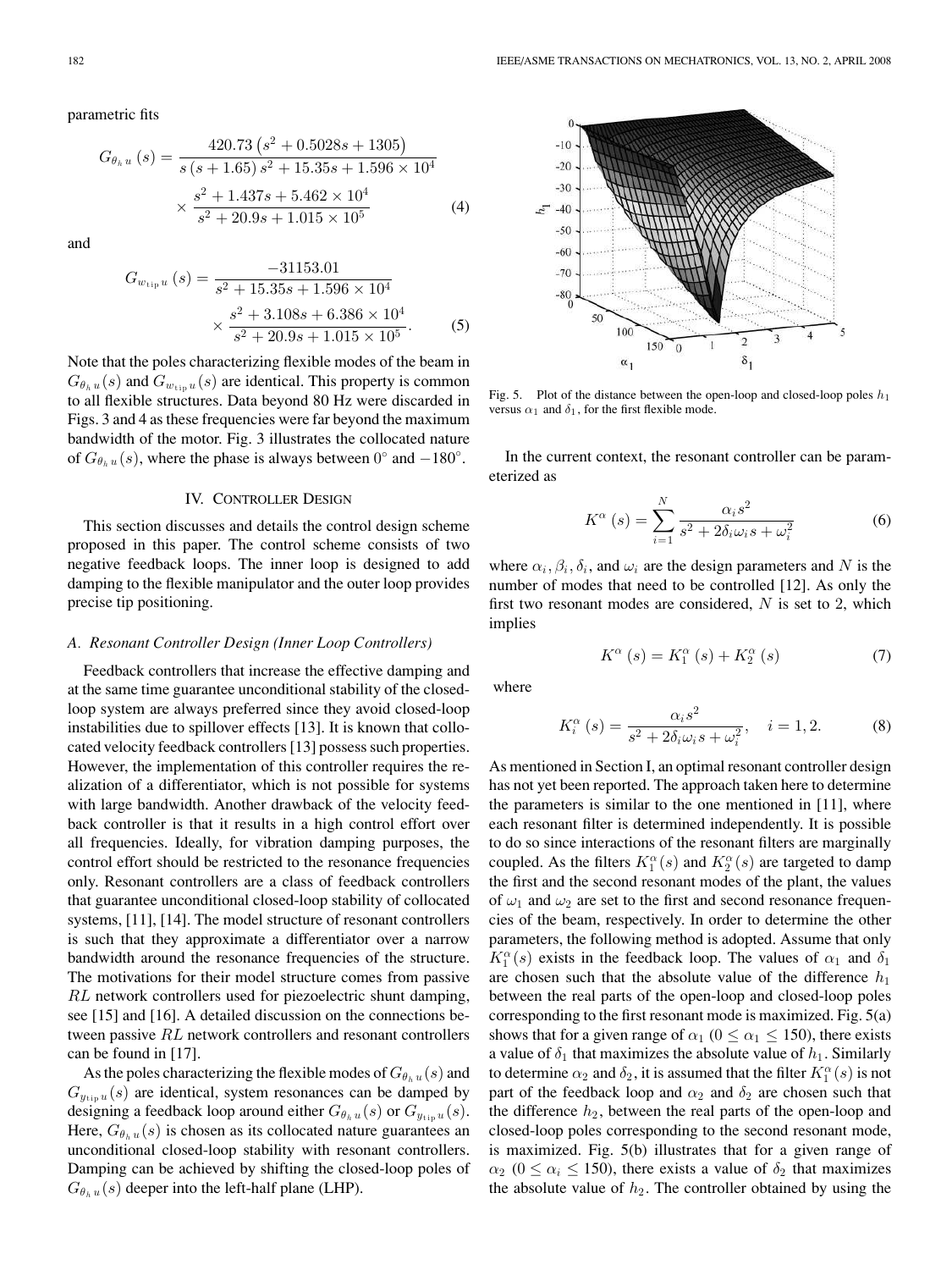

Fig. 6. Plot of the distance between the open-loop and closed-loop poles  $h_2$ versus  $\alpha_2$  and  $\delta_2$ , for the second flexible mode.

aforesaid method is

$$
K^{\alpha}(s) = \frac{150s^2}{s^2 + 378.3s + 1.59 \times 10^4} + \frac{150s^2}{s^2 + 445.8s + 1.014 \times 10^5}.
$$
 (9)

Note that in closed loop, the resonant controller  $K^{\alpha}(s)$  will not shift the pole located at the origin. This can be seen by setting  $G_{\theta_h u} (s) = a(s)/s b(s), G_{y_{\text{tip}} u} (s) = m(s)/s b(s)$ , and  $K^{\alpha}(s) = s^2 p(s)/q(s)$ , where  $a(s), b(s), m(s), p(s)$ , and  $q(s)$ are appropriately defined, and noting that

$$
G_{\theta_h u_s}^{(cl)}(s) = \frac{G_{\theta_h u}(s)}{1 + K^{\alpha}(s) G_{\theta_h u}(s)}
$$
  
= 
$$
\frac{1}{s} \left( \frac{a(s)q(s)}{q(s)b(s) + sp(s)a(s)} \right)
$$
 (10)

and

$$
G_{y_{\text{tip}}}^{(cl)}(s) = \frac{G_{y_{\text{tip}}}u(s)}{1 + K^{\alpha}(s) G_{\theta_h u}(s)}
$$
  
= 
$$
\frac{1}{s} \left( \frac{m(s)q(s)}{q(s)b(s) + sp(s)a(s)} \right).
$$
 (11)

#### *B. Outer Loop for Positioning*

Here, an integral controller  $K_{\text{Int}} = K_I / s$  is designed for the outer feedback loop to achieve precise tip positioning. The controller is designed such that the tip response to a step input would satisfy the following specifications: 1) zero steady-state tip position error, 2) rise time and settling time of less than 1 and 1.5 seconds, respectively; and 3) overshoot of less than 2%. However, direct application of an integral controller to  $G_{y_{\text{tip}}}^{(cl)}(s)$ can be problematic (11). This can be verified by observing the root locus of the net closed-loop tip response

$$
\frac{K_I/s \ G_{y_{\rm tip}u_s}(s)}{1 + K_I/s \ G_{y_{\rm tip}u_s}(s)} \tag{12}
$$



Fig. 7. Roots locus for  $G_{y_{\text{tip}}} u(s)$  with resonant controller  $K^{\alpha}(s)$  and integral controller  $K_I/s$  in the feedback loops, as  $K_I$  increases.



Fig. 8. Enlarged roots locus for  $G_{y_{\text{tip}}} u(s)$  with resonant controller  $K^{\alpha}(s)$ and integral controller  $K_I/s$  in the feedback loops, as  $K_I$  increases.

obtained by varying  $K_I$ . The locus plot is presented in Fig. 7(a) and shows that for any  $K_I \geq 0$ , the closed-loop transfer function  $(12)$  is unstable. In Fig. 7(b), an enlarged version of Fig. 7(a) around the origin is presented. It shows two locus paths starting from the origin and lying entirely in the right-half plane (RHP) thereafter, demonstrating instability.

A standard way to correct this problem is to add a compensator  $C(s)$  to the resonant controller, *i.e.*, replace the resonant controller  $K^{\alpha}(s)$  by  $K_a(s) = K^{\alpha}(s) + C(s)$ , so that the pole at the origin is shifted into the LHP; see Fig. 9 for an illustration. In order to avoid a large increase in the model order of the controller and, at the same time push the pole at the origin well into the LHP, a phase-lead compensator,  $C(s) = K_{pl}(s + z)/(s + p)$ where  $K_{pl}$ , z, and p are the design parameters, is used. Here, the parameters are determined through pole placement, following guidelines in [18, Ch. 10]. Here we set the compensator,  $C(s) = 70(s + 10)/s + 70$ , which implies that the augmented resonant controller is equal to

$$
K_a(s) = \frac{70(s+10)}{s+70} + \frac{150s^2}{s^2 + 378.3s + 1.59 \times 10^4} + \frac{150s^2}{s^2 + 445.8s + 1.014 \times 10^5}.
$$
 (13)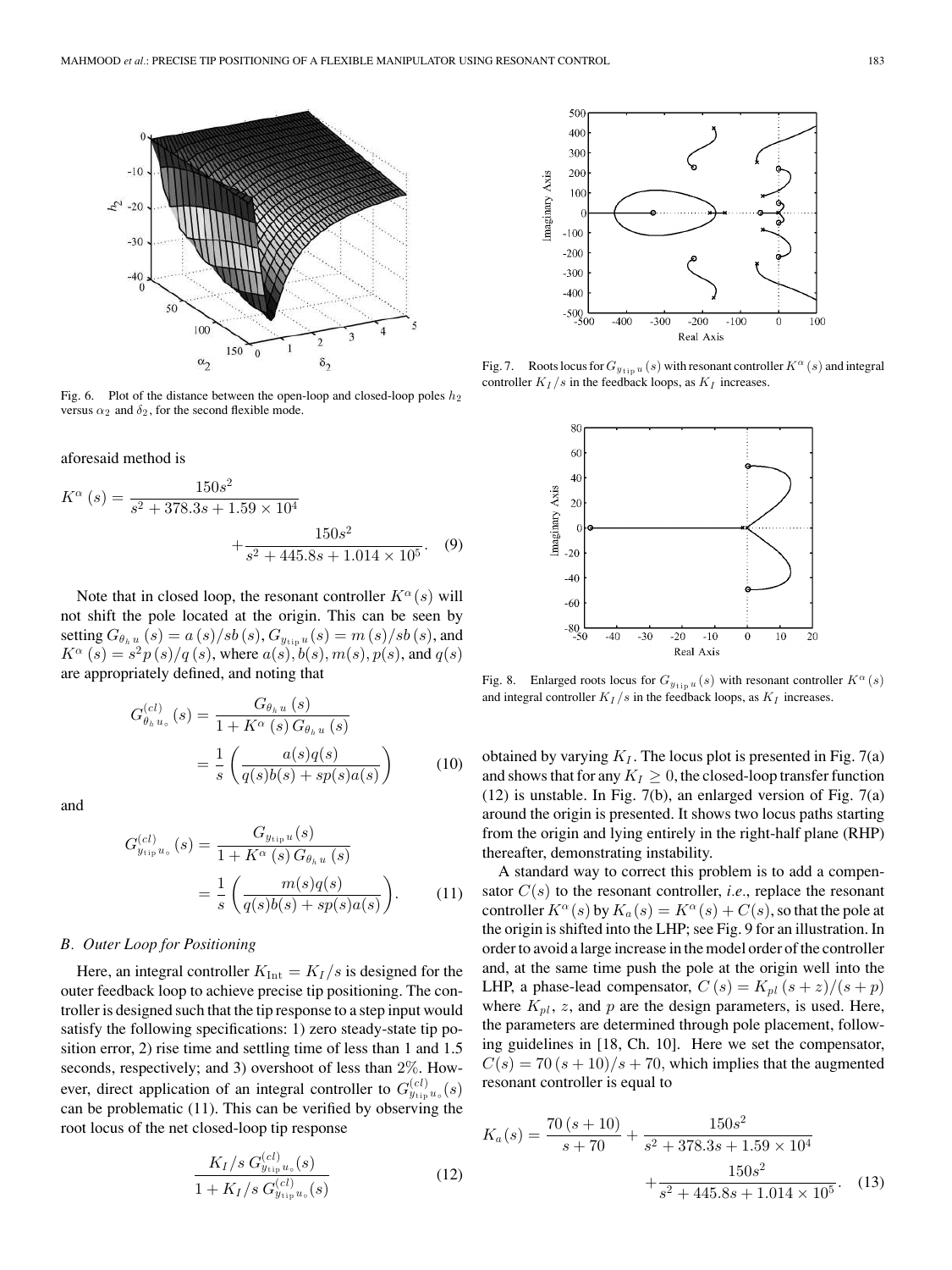

Fig. 9. Augmented resonant controller  $K_a(s)$  and integral controller.



Fig. 10. Enlarged roots locus for  $G_{y_{\text{tip}}}u(s)$  with augmented resonant controller  $K_a(s)$  and integral controller in the feedback loops, as  $K_I$  is varied.

Fig. 10 shows an enlarged root locus of (12) with  $K^{\alpha}(s)$  replaced by  $K_a(s)$ . It can be seen that by shifting the system pole at the origin into the LHP, some parts of the two locus paths are in the LHP, allowing for some values of  $K_I$  to result in a stable closed-loop system.

# V. SIMULATIONS AND EXPERIMENTAL RESULTS

This section presents simulation and experimental results obtained from the control scheme proposed in this paper.

#### *A. Resonant and Integral Controller*

The performance of the augmented resonant controller  $K_a(s)$ was evaluated first. Fig. 11 shows the simulated and measured closed-loop frequency responses of  $G_{\theta_h u}(s)$ . It is evident that the experimental results match the simulations except near the second resonant mode. This is due to the fact that the second resonance is very close to the maximum bandwidth of the motor. The frequency range of the simulated frequency response was extended to cover 1–100 Hz range to illustrate that the pole at  $s = 0$  has been shifted to the left by the phase-lead compensator.

In Fig. 12, experimentally determined closed-loop frequency responses of  $G_{\theta_h u}$  (s) and  $G_{w_{\text{tip}} u}$  (s) are plotted along with their corresponding open-loop frequency responses. A significant damping in the first and the second resonances of both  $G_{\theta_h u}$  (s) and  $G_{w_{\text{tip}} u}$  (s) is evident from the plots. In particular, Fig. 12(a) illustrates 20 and 19 dB damping on the first and second resonant modes of  $G_{\theta_h u}$  (s), respectively. Furthermore,



Fig. 11. Simulated  $(-)$  and experimental  $(\cdots)$  closed-loop frequency responses of amplifier input voltage u to hub angle  $\theta_h$  using augmented resonant controller  $K_a(s)$ .



Fig. 12. Open-loop  $(\cdots)$  and closed-loop  $(\cdots)$ . Frequency responses using augmented resonant controller  $K_a(s)$ . (a) Amplifier input voltage u to hub angle  $\theta_h$ . (b) Amplifier input voltage u to tip deflection  $w_{\text{tip}}$ .

Fig. 12(b) shows damping of 18 dB on the first and second resonant modes of  $G_{w_{\text{tip}}}$   $(u)$ .

Having the flexible manipulator significantly damped by the resonant controller, experiments were performed to slew the tip to a set point  $y_{\text{tip}} = \pi L/4$  m, with the initial position being set to zero. Initially, the tip was slewed in open-loop to obtain the open loop time response of the tip position and tip deflection. The amount of time taken and the input voltage  $u$  needed to be applied to the motor in order to slew the tip to the set point was determined through simulation. Fig. 13 illustrates that the openloop control resulted in a tip position response with a large steady-state error, long rise and settling times, and a highly oscillating tip.

Similar slewing experiments were performed with an integral controller in the outer feedback loop. Here, the root locus approach was used in selecting the integral controller gain  $K_I$ , such that the tip response of the flexible manipulator satisfied the necessary specifications. Fig. 14(a) shows the closed-loop time response of tip position  $y_{\text{tip}}$  with  $K_I = 30$ . It is apparent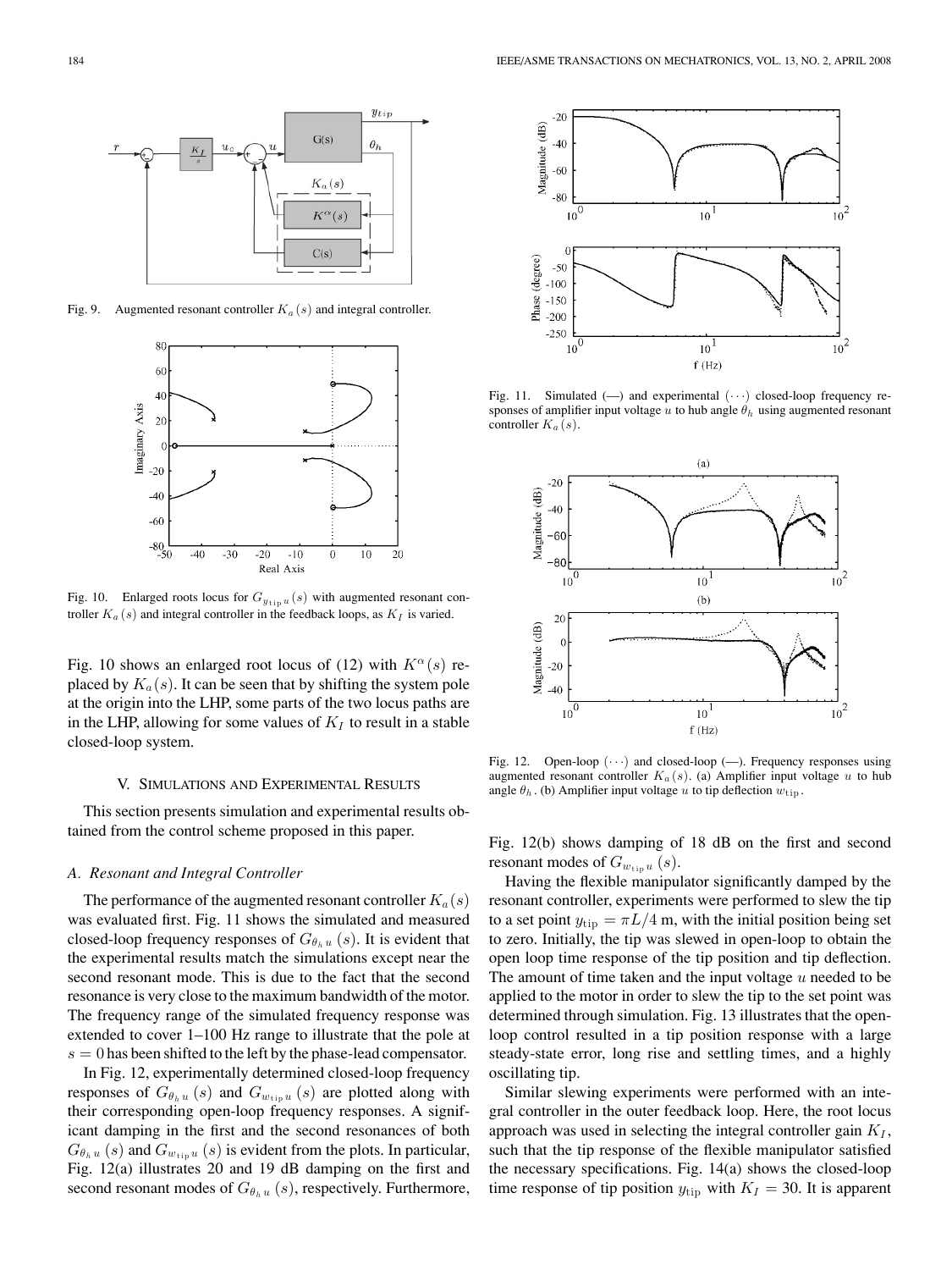

Fig. 13. Experimental  $(-)$  and simulated  $(--)$ . Time response of (a) tip position  $y_{\text{tip}}$  and (b) tip deflection  $w_{\text{tip}}$ , in open loop.



Fig. 14. Experimental (—) and simulation  $(-)$ . Time response of (a) tip position  $y_{\text{tip}}$  and (b) tip deflection  $w_{\text{tip}}$ , using augmented resonant controller  $K_a(s)$  and integral controller for  $K_I = 30$ .

from the plot that  $y_{\text{tip}}$  has a zero steady-state error, a zero overshoot, a rise time of 0.5 s, and a settling time of 1.0 s. The high gain in  $K_I$  has allowed the tip position to have zero steady-state error in 1.3 s. Fig. 14(b) illustrates that the resonant controller completely suppresses the tip vibrations during, and at the end of the slewing maneuver.

A faster response of  $y_{\text{tip}}$  can be obtained by increasing the  $K_I$ , but this comes at the expense of a higher overshoot. Fig. 15(a) shows the response  $y_{\text{tip}}$  when  $K_I$  is increased to 45. The rise and settling times have decreased to 0.2 and 0.6 s, respectively, while the overshoot has increased from 0 to 6.6%. It is worth noting that, even for a faster tip position response, Fig. 15(b) does not show any indication of tip vibrations.

#### *B. Illustration of Robustness*

The first robustness test was performed by attaching a certain amount of mass to the tip to alter the dynamics and natural frequencies of the flexible manipulator. This test is performed to study closed-loop performance of the controller with a change



Fig. 15. Experimental ( $\rightarrow$ ) and simulation ( $\rightarrow$ ). Time response of (a) tip position  $y_{\text{tip}}$  and (b) tip deflection  $w_{\text{tip}}$ , using augmented resonant controller  $K_a(s)$  and integral controller for  $K_I = 45$ .



Fig. 16. Time response of (a) tip position  $y_{\text{tip}}$  and (b) Tip deflection  $w_{\text{tip}}$ , using augmented resonant controller  $K_a(s)$  and integral controller with tip mass = 92 g (--), tip mass = 35 g (--), and no mass  $(\ldots)$ .

in payload. Two masses are used here; the first has a weight of 35 g (which is 14% of the flexible beam weight) and a second one has a weight of 92 g (which is 35% of the flexible beam weight). With these masses at the tip, no elevation in the tip vibrations was observed, but there was a small overshoot in the  $y_{\text{tip}}$  response (Fig. 16). However, the overshoot is still within the given specifications.

The second robustness test was performed against the size of input commands. Fig. 17 demonstrates no loss of performance in the  $y_{\text{tip}}$  and  $w_{\text{tip}}$  responses when the larger input command of  $\pi L/2$  m was used. The  $y_{\text{tip}}$  response still has similar rise time, settling time, and overshoot regardless of the larger input command.

#### VI. CONCLUSION

In this paper, frequency-domain system identification was used to model a single-link flexible manipulator. The identified models have accurately predicted the frequency and time responses of the flexible manipulator in open and closed loop.